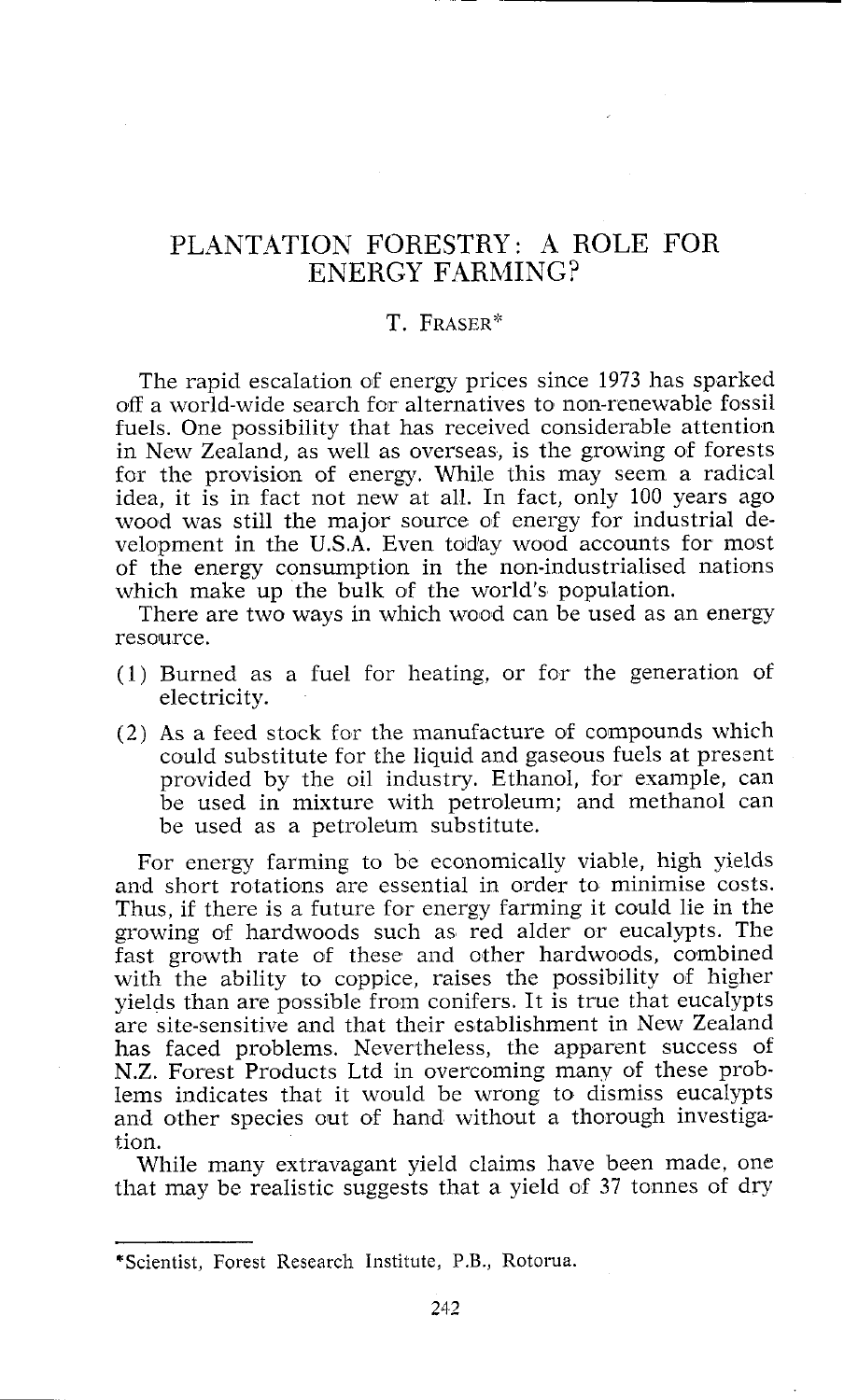~iomass/ha/yr could be obtained in a managed stand of red alder on the West Coast of North America (Evans, 1974). Similar, and in some cases more extravagant, claims have been made for eucalypts (Anon., 1973; Alich and Inman, 1974).

The first problem in looking at the potential of energy farming in New Zealand is the lack of information on dry matter production for hardwoods. I know of only one yield estimate ing in New Zealand is the lack of information on dry matter<br>production for hardwoods. I know of only one yield estimate<br>for eucalypts — made at the Forest Research Institute (D.<br>Revell pers. comm.) which indicated a vield production for hardwoods. I know of only one yield estimate<br>for eucalypts — made at the Forest Research Institute (D.<br>Revell, pers. comm.) — which indicated a yield of 22 tonnes/<br>he/vn for a young E gligne atord. Such a y ha/yr for a young  $E$ , *saligna* stand. Such a yield is considerably higher than one would expect from close-spaced radiata pine which might produce 12 to 16 tonnes/ha/yr of oven-dry biomass for a 13-year rotation.

Assuming a figure of 20 tonnes oven-dry weight/ha/yr for eucalypts, and allowing for non-productive land in firebreaks and roads, a 100MW power station at 60% load (total output higher than the Waitaki hydro scheme) would require a gross forest area of about 17 000 ha, an area about two-thirds the size of Golden Downs State Forest.

Area figures then appear possible, but it must be borne in mind that, given the limitations of present-day technology, large-scale energy farming based on short rotations would have to be on easy topography in order to facilitate whole. tree harvesting and to minimise harvesting costs. This would mean the diversion to energy farming of land currently under agriculture and commercial forests. So not only does energy farming have to produce an energy source that is competitive with alternative fuels, but it also has to compete for land with agriculture and commercial forestry. An economic assessment of energy farming should therefore include due allowance for the loss in production resulting from the diversion of land from other productive uses.

At the moment it is impossible to draw firm conclusions on the economics of energy farming because of lack of data, both on growing and harvesting. of hardwods, and on the technology and economics of conversion plants. However, we can derive indicative figures on the economics of electricity generation and the production of liquid fuels.

First, electric power generation  $-$  and  $\overline{I}$  stress that the figures I shall use are tentative. One way of deriving the value of wood as a fuel for electric power generation is to evaluate it in terms of the return forgone by diverting wood from another end-use, such as chip exports. The cost of chips at a power station is found by deducting port and transport costs from the f.0.b. price. Starting with the average 1975-6 price of \$20.39 per tonne, and deducting port and transport costs,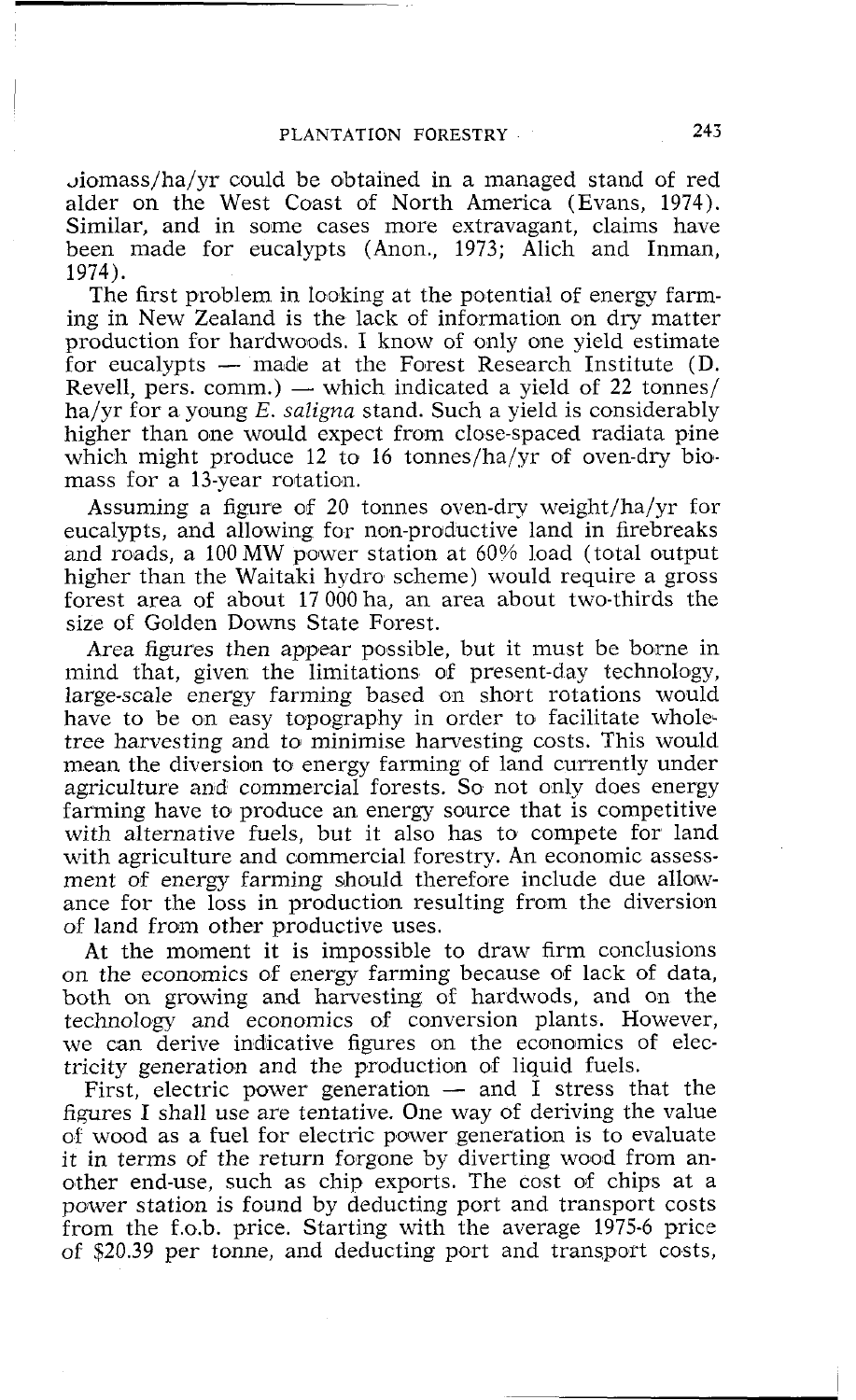the price of green chips at a power station is found to be about \$14.80 per tonne or \$34.41 per tonne oven-dry. Assuming a calorific value of 19.66  $\times$  10<sup>9</sup> Joules per oven-dry tonne, the cost of wood is equivalent to  $$1.75$  per  $10^9$  Joules. By comparison, the cost of oil in November 1976 was \$2.15 per 10<sup>9</sup> Joules and coal about \$0.77 per 10<sup>9</sup> Joules. (Ministry of Energy Resources, pers. comm.). The prices of oil and coal have increased since that time.

Combining these figures with United States data (Moody, 1976), and assuming that the relativity of capital and operating costs for wood, oil and coal-fired power stations is the same in New Zealand as in the United States, the following costs are derived for a 20 MW power station:

|                  | (cents/10 <sup>6</sup> ) | Fuel Cost Heat Rate<br>(10° | $Costs$ (cents/ $kWh$ )<br>Owning |      |        |       |
|------------------|--------------------------|-----------------------------|-----------------------------------|------|--------|-------|
|                  | ( <i>Joules</i> )        | Ioules/kWh                  | Fuel                              | Cost | Labour | Total |
| Coal steam       | 0.0767                   | 9.71                        | 0.7                               | 2.4  | 0.3    | 3.4   |
| Oil steam        | 0.215                    | 9.61                        | 2.1                               | 2.1  | 0.2    | 4.4   |
| Wood steam       | 0.175                    | 13.30                       | 2.3                               | 2.5  | 0.3    | 5.1   |
| Wood gas-turbine | 0.175                    | 18.16                       | 3.2                               | 1.2  | 0.3    | 4.7   |

On the basis of these figures it appears that exotic pine wood, at a price derived from its value as export chips, is not at present competitive with oil or coal. But, according to the Ministry of Energy Resources, the price of coal to power stations after Huntly could rise to almost three times the present price of coal derived from opencast mining. This could push the price of coal-generated power close to the price of wood gas-turbine power. Viewed in this light, the generation of electricity from low-value wood seems a distinct possibility. In fact, one North Island mill is able to generate electric power from mill residues at a cost of 3.2 cents/kWh. Although this is higher than the cost to the mill of electricity from the national grid, on the basis of the figures quoted above it is cheaper than the cost of oil- or coal-generated power. In general, if sufficient low-value mill waste is available on site, it is probably more economic to utilise it in producing electricity than to dispose of it in other ways.

Secondly, liquid fuels. Based on estimates from Lincoln College (Ross, 1975), 1 million hectares diverted from agricultural production to energy farming could have reduced the 1974-5 petroleum import bill by \$177 million. Taking the highest estimate for lost farm production, the loss in overseas earnings was found to be some \$73 million. There is then a positive foreign exchange balance of \$104 million to methanol production.